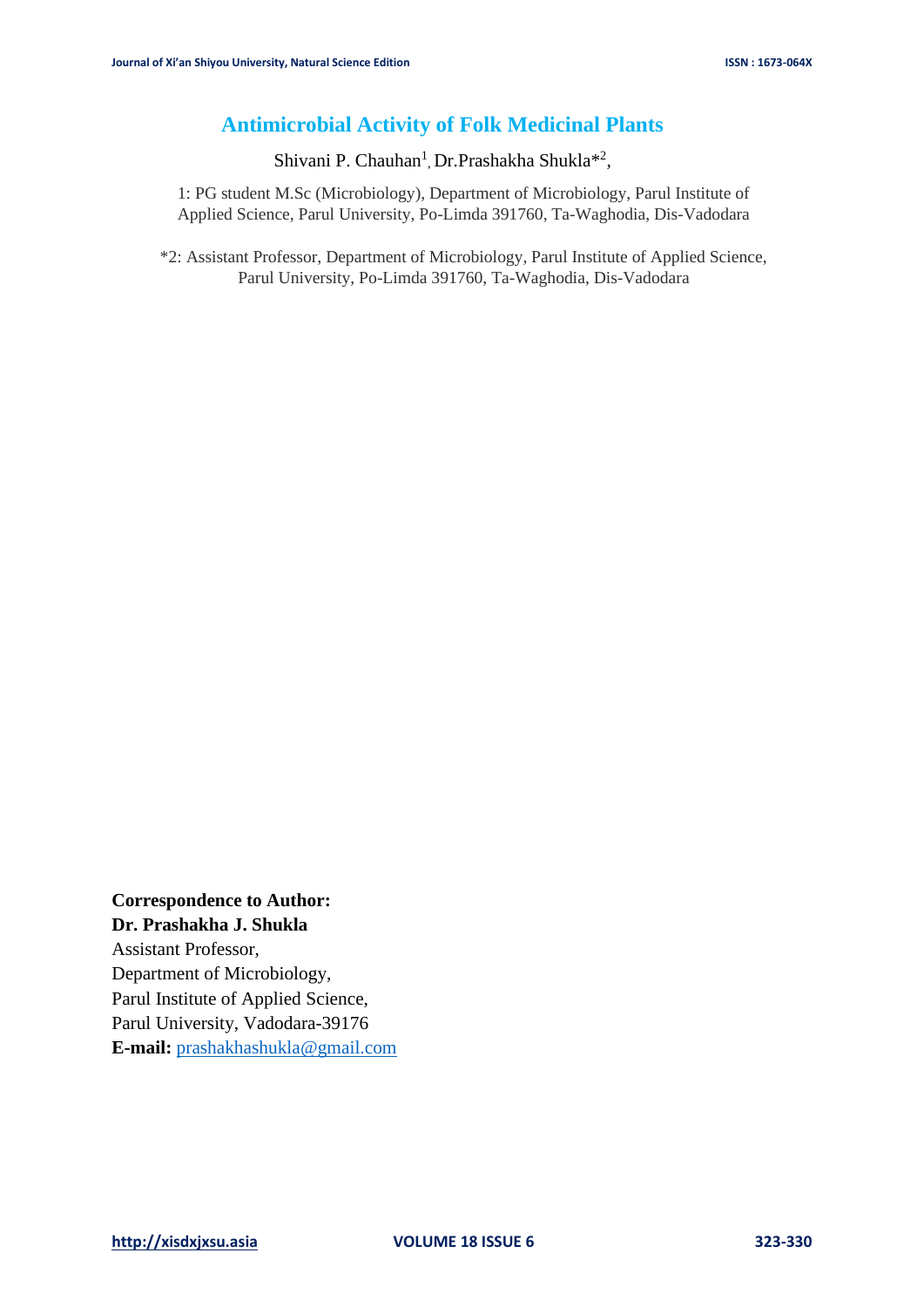# **ABSTRACT**

The antimicrobial activity of the Indian botanical medicinal plants Azadirachta indica and Aloe vera was investigated using the agar disc diffusion method against clinical bacteria such as Escherichia coli and Staphylococcus aureus, as well as phytopathogenic bacteria such as Xanthomonas vesicatori and Xanthomonas citri. Escheria coli is used to test the antimicrobial activity of Azadirachta indica (Neem), Aloe vera, and Garlic against common endodontic pathogens such as Staphylococcus mutans, Enterococcus faecalis, and Staphylococcus aureus. The goal of this research is to look at the antibacterial characteristics of plants that are often utilised in traditional medicine.Plant-derived products have the ability to limit microbial development in a variety of situations, including disease therapy. Aloe vera is a well-known medical plant that has a variety of uses. It is naturally made up of a variety of beneficial substances that can be used to cure a variety of ailments. Because of its antibacterial, antimalarial, and antifungal qualities, neem is considered a medicinal plant. Its antifungal and anti-bacterial properties help to keep harmful bacteria and fungi at bay, protecting the skin and preventing skin diseases. The antibacterial activity of natural plant extracts with various solvents was tested using the disc diffusion method in this study.

# **KEYWORDS:**

Plants extract(Neem and Aloe vera),disc diffusion method,solvents,clinical disease causing bacteria, antimicrobial assay.

# **INTRODUCTION:**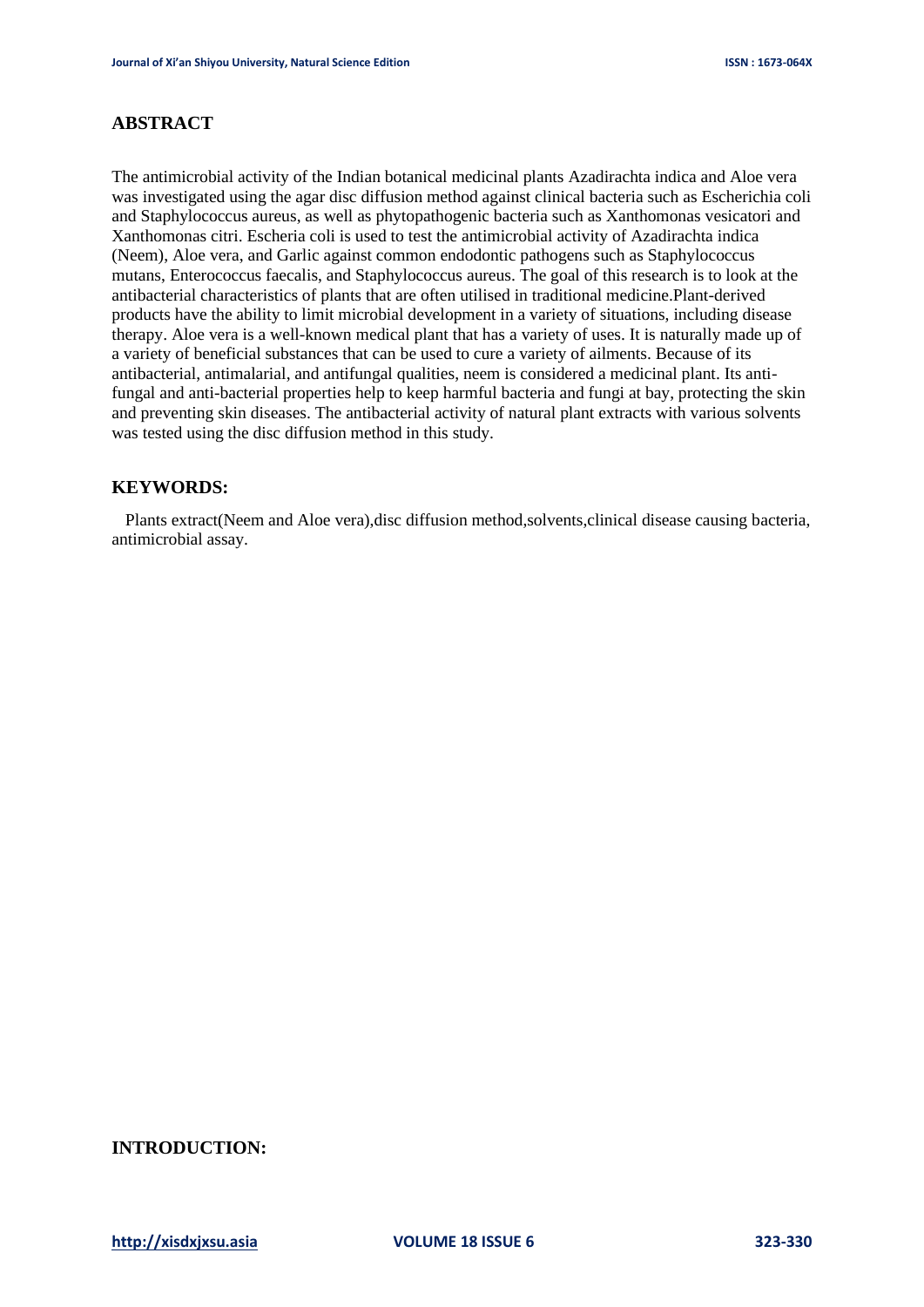India has a diverse flora that may be found all around the country. In traditional systems such as Ayurveda, unani, and siddha, herbal remedies have been used to treat and cure a variety of diseases and physiological problems. The use of medicinal plant leaves for the treatment of infectious disease, wounds, and other ailments is well recognised and has been used since the Second World War. Many components are synthesised by the plants, which function as defensive agents against the microbe and provide protection against infection and other predators. Those chemicals are bioactive and, depending on the circumstances, can be therapeutic, intoxicating, or toxic[2]. Plants produce a diverse spectrum of bioactive chemicals, making them a valuable source of various medications.

The current advancements in drug discovery technology have augment the efforts for exploring leads from Ayurveda the traditional system of medicine in India.Ayurvedic system of medicine has its long history of therapeutic potential[3].Antimicrobial capabilities of medicinal plants have been reported more frequently in recent years from various parts of the world. Plant extracts with target sites other than those used by antibiotics are expected to be effective against drug-resistant microbial pathogens[4].More than 80% of the world's population, according to the World Health Organization (WHO), rely on traditional medicine for their primary healthcare requirements. In Asia, the use of herbal remedies reflects a long history of human interactions with the natural world[5]. Plants generate therapeutic compounds, thus they've been utilised to cure a variety of illnesses for a long time. Plants have low or negligible adverse effects on humans, which is why they are so beneficial. Antimicrobial substances are a class of chemical compounds created synthetically or biosynthetically that kill or inhibit the growth and metabolism of a wide range of microorganisms[6].Plants are an alternative source of antimicrobial that is safe, natural, inexpensive, and has a long shelf life when compared to other antibiotics. Many people are aware that many plants have therapeutic properties, and for a long time, humans have used plants to treat a variety of ailments such as skin disease, asthma, dysentery, malaria, and other infections. Plants have piqued attention as phytomedicines in both Eastern and Western countries as herbal treatments from 2000BC[7].

 Traditional medicine plants include a wide range of chemicals that can be utilised to treat both chronic and infectious disorders. The presence of antibacterial activity in medicinal herbs used in traditional folk medicine in India was investigated. The demand for more and more drugs derived from plants is steadily rising. As a result, comprehensive evaluation of medicinal plants for diverse illnesses used in traditional medicine is required[8]. A large variety of medicinal plants have been identified as good sources of natural antibacterial substances that may be useful in the treatment of bacterial infections that are difficult to treat[9].Garlic (Allium sativum L.) has been used as not only a food, but also as a remedy for several diseases, such as cardiovascular diseases and cancer[10]. Louis Pasteur first described the antibacterial activities of garlic juice[11].Ginger is "generally recognized as safe" by the Food and DrugAdministration.Ginger contains monoterpenoids, sesquiterpenoids, phenolic compounds, and its derivatives, aldehydes, ketones, alcohols, esters, which provide a broad antimicrobial spectrum against different microorganisms and make it an interesting alternative to synthetic antimicrobial[12].

 Medicinal plants, according to the World Health Organization (WHO), are the best source of a variety of medications [13]. Plant pathogenic bacteria and fungi produce a wide range of agricultural diseases, resulting in economic losses and compromising food quality and safety. Antimicrobial drugs currently employed to address plant diseases have unintended consequences for consumers and the environment, owing to their toxicity and low biodegradability [14].

# **Table 1: Indian medicinal plants used for medicines**

| Abutilon indicum | Whole plant | The plant is used to treat<br><i>impotency, rheumatism,</i> |
|------------------|-------------|-------------------------------------------------------------|
|                  |             | menorrhoea, polyuria, gout and                              |
|                  |             | hemorrhagic diseases                                        |
| Acacia nilotica  | Bark        | Bark is used to treat cough,                                |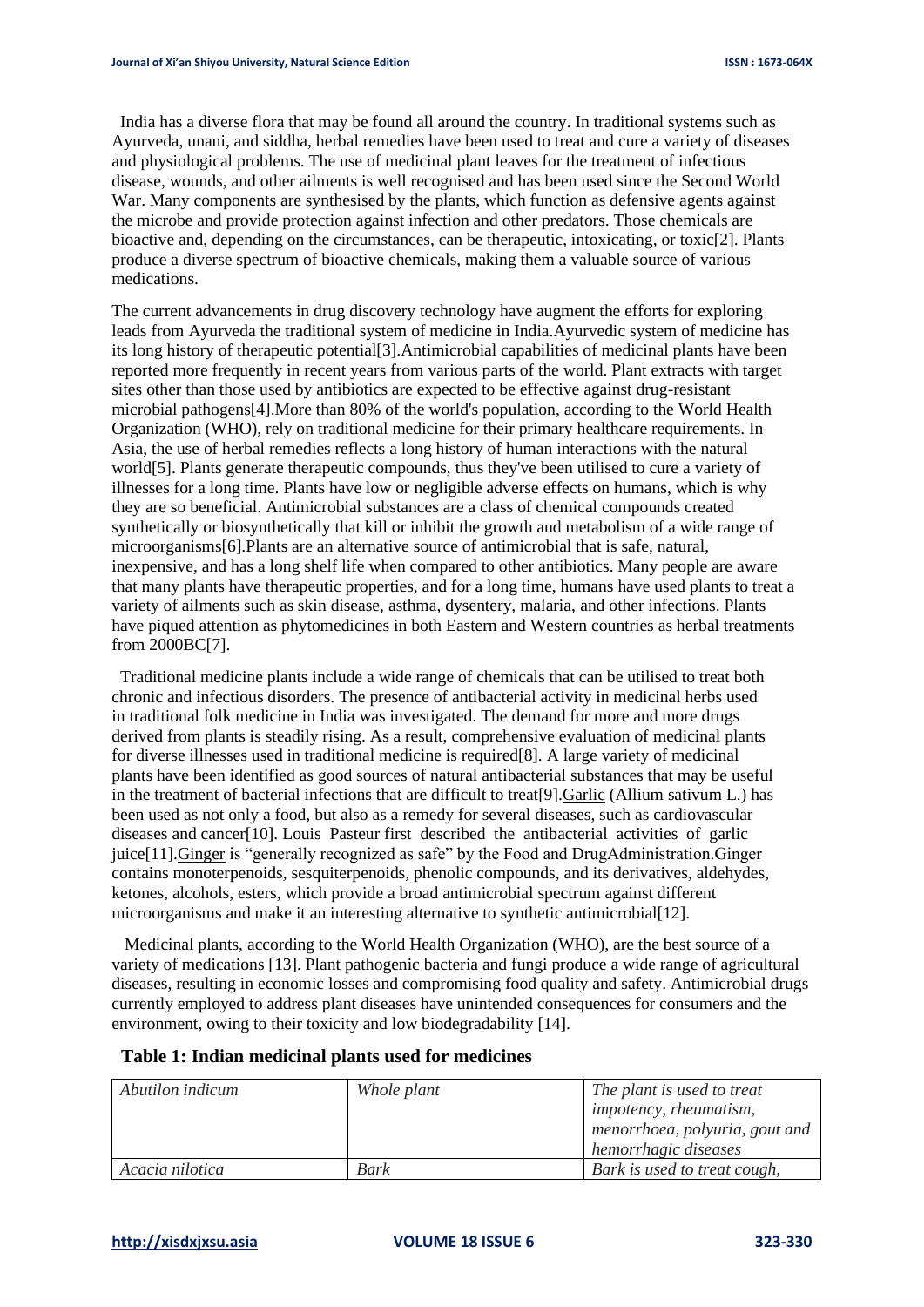|                      |        | acute gonorrhoea dysentery,<br>diarrhoea, cancers, syphilitic<br>affections and genitourinary<br>affections |
|----------------------|--------|-------------------------------------------------------------------------------------------------------------|
| Justicia zeylanica   | Leaf   | Leaf of the plants are used in<br>microbial infections,<br>bronchitis, asthma, fever and<br>arthritis       |
| Woodfordia fruticosa | Flower | Flowers are used to treat ulcer,<br>wounds, cough and small<br>$p_{OX}$                                     |

# **MAJOR GROUPS OF ANTIMICROBIAL COMPOUNDS FROM PLANTS**

Plants can synthesise an almost infinite number of aromatic compounds, the majority of which are phenols or their oxygen-substituted derivatives. The majority are secondary metabolites, of which at least 12,000 have been identified, accounting for less than 10% of the total. These compounds are often used by plants to protect themselves from microbes, insects, and herbivores. Plant odours are provided by some, such as terpenoids, while plant pigment is provided by others (quinones and tannins). Plant flavour is caused by a variety of molecules (for example, the terpenoid capsaicin found in chilli peppers), and some of the same herbs and spices used to season food also contain therapeutic components.

Major classes of antimicrobial compounds from plants:

1)phenolic:Epicatechin,Cinnamic acid,Hypericin,

2)Alkaloids:Berberine,Piperine

3) Lectins and polypeptides:Mannose-specific agglutinin,Fabatin [15].

# **EXAMPLE OF ANTIMICROBIAL COMPOUND OF PLANT:**

1]NEEM: azadirachtin,nimbolinin,nimbin,nimbidin,sodium nimbinate,grdunin etc[16].

2]Aloe vera:p-counaric acid,ascorbic acid,pyrocatechol and cinnamic acid[17].

3]Garlic:allicin,thiosulfinate with two allyl groups as carbon chains[18].

4]Ginger:Paradol,Shogoal,Zingerone, Zerumbone etc [19].

#### **MATERIAL AND METHODS**

#### **Collection of sample:**

 In this study, sample of fresh medicinal plant leaves like Neem(Azardica indica) and Aloe vera ,Garlic,Ginger plants leaves collected from the botanical garden from our farm during 2020-2021.The plamts were identified by our botany professor.The fresh leaves were washed throughly 2-4 times with tap water[7].

### **Preparation of plant extracts:**

1)NEEM extract:The neem leaves were collected and first washed with tap water and then dried at room temperature for one week.The dried leaves were crushed with mortar and make powder of it.About 25 g of powder is accurately weighed and transferred to the conical flask containing 200 mL distilled water and shaken well and powder mixed properly in water[20].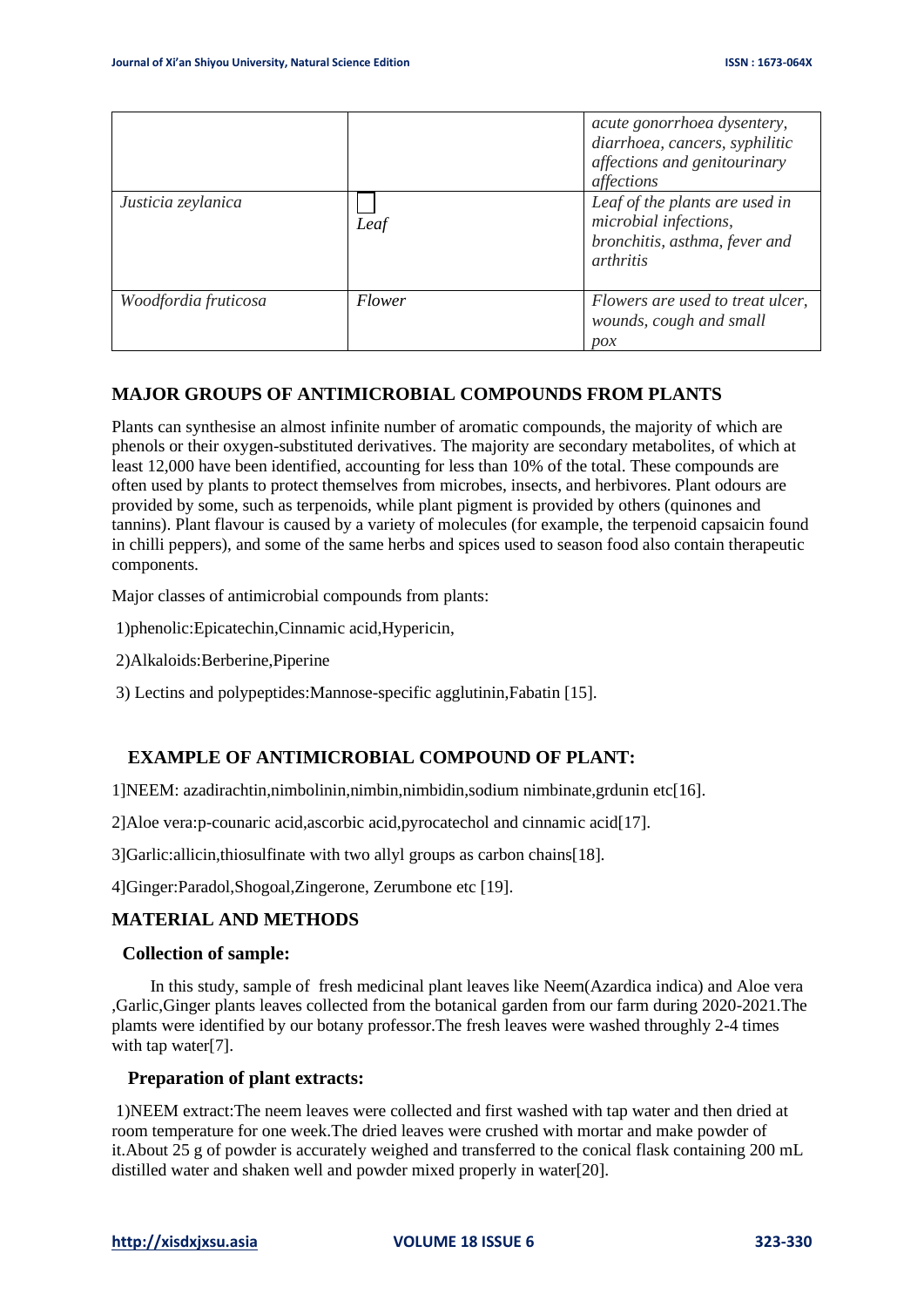2)ALOE VERA extract:Mature, healthy and freshly collectedleaves of Aloe vera were washed with clean tap water, then cut in small pieces and colourless aloe gel was taken out carefully using a sterile knife without the green fibres. The collected plant gel that weighed 790g was grinded and mixed with 100ml of ethanol, then left for 24 hours. The crude extract was then filtered through Whatman filter paper No.1 and evaporated. 18. 40g of the ethanol extract obtained was stored in the refrigerator at 40C until when required[21].

3)Garlic extract: The dry peel involving the bulbs was removed.Aqueous garlic extract was prepared by using 100 g of fresh rootless bulbs and 100 ml of distilled/deionized water, which were ground in a blender for 10 min. The resulting extract was filtered in a paper filter and sterilized through 0.2 lm membrane filter by using a vacuum pump. All residues were weighed and the concentration of the final solution was considered to be  $25\%$  (w/v) or  $250$  mg [22].

### **Test microorganisms**:

 Human disease causing bacteria like Escherichia coli and Staphylococcus aureus and plant pathogenic bacteria Xanthomonas citri were collected from different samples.The sample for E.coli was sewage sample, for staphylococcus was air sample and for Xanthomonas citri was spoilage lemon surface. All the test bacterial species were maintained on nutrient agar media[23].



Fig 1: test microorganisms( Xanthomonas, Staphylococcus, E.coli)

# **Anti-bacterial activity assay:**

 An antimicrobial activity of pure plant extract was determined by disc diffusion method on nutrient agar medium..The inoculam with 50microlitre test microorganisms are spread on nutrient agar plate.After that the cups are made in nutrient agar by sterile cup borrer.In one disc distilled water fill as a control and other contains a plant extract.The plates were incubated for 24h at 37C .Observe the zone of inhibation around any wells and were measured in millimeter.Each treatment repeated twice.TheMinimum Inhibitory Concentration(MIC),which was determined as the lowest concentration of inhibiting the growth of organism,was determined based on the readings.



Fig 2: antimicrobial activity of garlic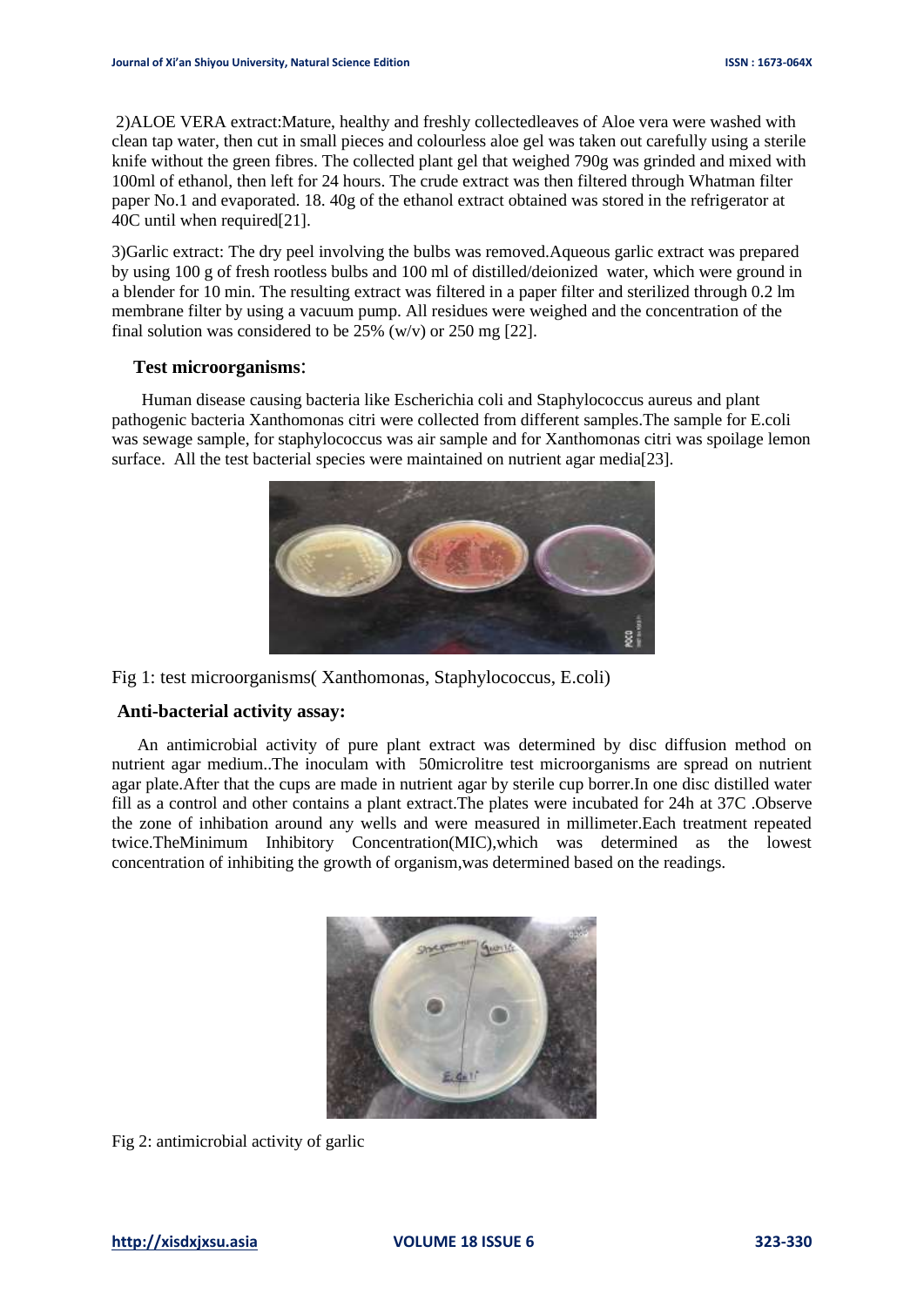

Fig 3: antimicrobial activity of Neem

### **RESULT AND CONCLUION:**

 The ethanobotanical efficiency of various solvent extracts of NEEM ,ALOE VERA,GARLIC,GINGER against both human and plant pathogenic bacteria showed varied level of inhibition by measuring zone of inhibition and also antimicrobial activity check by the MIC(Minimum Inhibitory Concentration).

 In the present study, plant extract with different compunds showdes antimicrobial activity.Hence,they can be used as a new source for an antibacterial substances[10].

#### **Acknowledgment**

It's our privilege and honor to express our sincerest gratitude to the Parul University, Vadodara, Gujarat for providing me with all the necessary support and facilities including state-of-the-art infrastructure facilities with advanced technological scientific laboratories and everything else that was required to carry out this.

### **Conflicts of interest**

The authors declare no conflicts of interest.

# **REFFERENCES:**

- *V. Prashanth Kumar, Neelam S. Chauhan, Harish Padh, M. Rajani Search For Antibacterial And Antifungal Agents From Selected Indian Medicinal Plants,Journal Of Ethnopharmacology 107 (2006) 182–188received 16 February 2005; Received In Revised Form 19 February 2006; Accepted 6 March 2006.*
- *A.O.Ogundare\* And A.K.Onifade ,The Antimicrobial Activity Of Morinda Lucida Leaf Extract On Escherichia Coli,Journal Of Medicinal Plants Research Vol.3(4),Pp.319-323,7 April,2009.*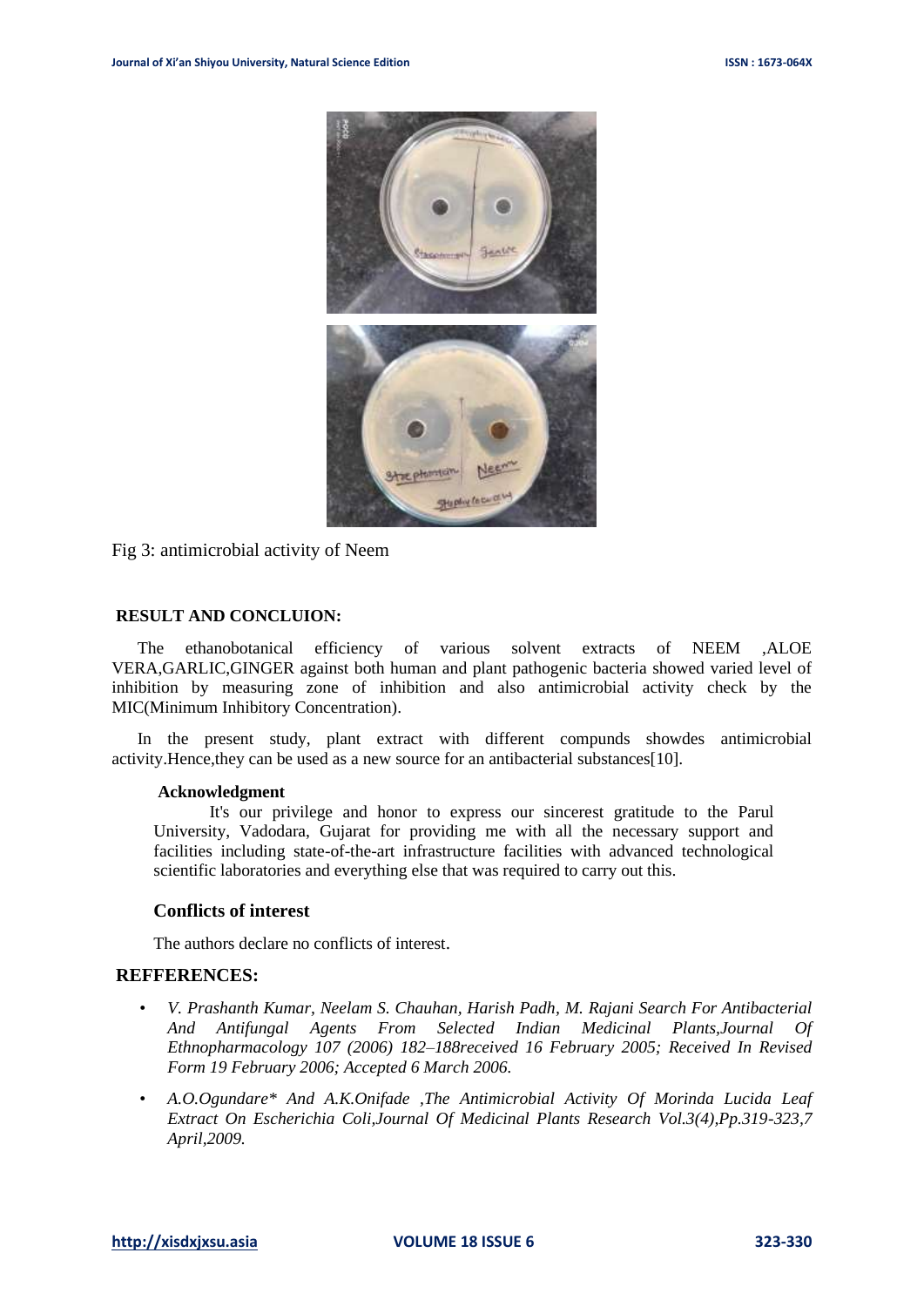- *S.L.Sukanya,J.Sudisha,P.Hariprasad,S.R.Niranjana,H.S.Prakash And S.K.Fathima ,Antimicroial Activity Of Leaf Extracts Of Indian Medicinal Plants Against Clinical And [Hytopathogenic Bacteria,African Journal Of Biotechnology Vol.8(23),Pp.6677-6682, 1 December,2009,Accepted 3november 2008.*
- *Iqbal Ahmad\*,Arina Z. Begantimicrobial And Phytochemical Studies On 45 Indian Medicinal Plants Against Multi-Drug Resistant Human Pathogens,Journal Of Ethanopharmacology 74(2001) 113-123,Accepted 15 August 2000.*
- *V Duraipandiyan,M Ayyanar,S Ignacimuthu,Antimicrobial Activity Of Some Ethanomedicinal Plants Used By Paliyar Tribe From Tamil Nadu,India,Bmc Complementary And Alternative Medicine 6,Article Number:35(2006),Accepted 17october*
- *Maruti J. Dhanavade, Chidamber B. Jalkute, Jai S. Ghosh And Kailash D. Sonawane,Study Antimicrobial Activity Of Lemon (Citrus Lemon L.) Peel Extract,British Journal Of Pharmacology And Toxicology 2(3):119-112,2011 Issn:2044-2467, 5 August 2011.*
- *Rohma Malik, Tasveer Zahra Bokhar,Muhammad Faheem Siddiqui,Uzma Younis,Muhammad Ishtiaq Hussain,And Imran Ahmed Khanantimicrobial Activity Of Nerium Oleander L. And Nicotiana Tabacum L.: A Comparative Study ,Pak. J. Bot., 47(4): 1587-1592, 2015.*
- *P Sumathi, A Parvathi ,Antimicrobial Activity Of Some Traditional Medicinal Plantsjournal Of Medicinal Plants, Vol.4(4)Pp.316-321, 18 February,2010.*
- *Sarita Manandhar , Shisir Luitel, And Raj Kumar Dahal,In Vitro Antimicrobial Activity Of Some Medicinal Plants Against Human Pathogenic Bacteria,Hindawi,Journal Of Tropical Medicine,Volume 2019, Article Id 1895340,Published 2 April 2019.*
- *Masato Nakamoto Kayo Kunimura Jun‑Ichiro Suzuki Yukihiro Kodera,Antimicrobial Properties Of Hydrophobic Compounds In Garlic: Allicin, Vinyldithiin, Ajoene And Diallyl Polysulfides (Review)Experimentaland Therapeutic Medicine December 27, 2019.*
- *Ashfaqf, Aliq, Haider Ma, \*Hafeez Mm, Malika,Therapeutic Activities Of Garlic Constituent Phytochemicals,Biological And Clinical Sciences Research Journal, Volume, 2020: 53,Published2ndfebruary2021.*
- *Sdc Beristain-Bauza… - Food Reviews …, 2019 - Taylor & Francisantimicrobial Activity Of Ginger (Zingiber Officinale) And Its Application In Food Products ,Food Reviews International,Volume 35, 2019 - Issue 5.*
- *Veeramuthu Duraipandiyan, Muniappan Ayyanar & Savarimuthu Ignacimuthu Antimicrobial Activity Of Some Ethnomedicinal Plants Used By Paliyar Tribe From Tamil Nadu, India,Published: 17 October 2006*
- *Àngel Oliveras,Aina Baró,Laura Montesinos,Esther Badosa,Emilio Montesinos,Lidia Feliu ,Marta Planas ,Antimicrobial Activity Of Linear Lipopeptides Derived From Bp100 Towards Plant Pathogens, July 27, 2018.*
- *Marjorie Murphy Cowan,Plant Products As Antimicrobial Agents,American Society For Microbiology Clinical Microbiology Reviewsvolume 12, Issue 4, 1 October 1999, Pages 564- 582.*
- *Mohammad A. Alzohairy,Therapeutics Role Of Azadirachta Indica (Neem) And Their Active Constituents In Diseases Prevention And Treatment,Evid Based Complement Alternat Med. 2016; 2016: 7382506.Published Online 2016 Mar 1.*
- *Prakash P Athiban 1, Bikash Jyoti Borthakur, S Ganesan, B Swathika,Evaluation Of Antimicrobial Efficacy Of Aloe Vera And Its Effectiveness In Decontaminating Gutta Percha Cones,J Conserv Dent.2012 Jul;15(3):246-8. Doi: 10.4103/0972-0707.97949.*